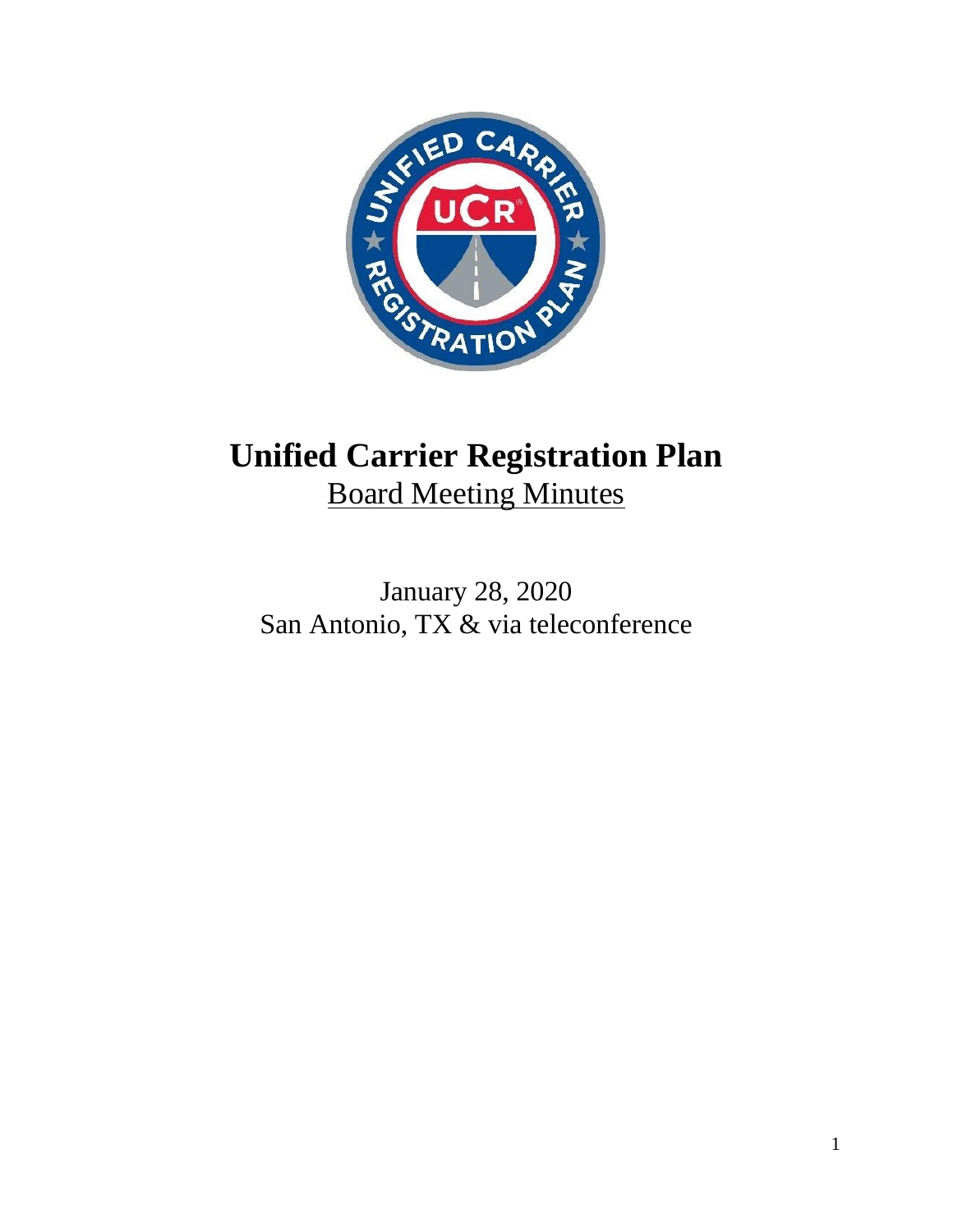## **UCR Board of Directors Meeting**

## **MINUTES**

## **OPEN TO THE PUBLIC**

## **I. Welcome and Call to Order**

The UCR Board Chair called the meeting to order, called roll for the Board, and confirmed the presence of a quorum.

## **II. Verification of Meeting Notice**

The Executive Director verified that public notice of the meeting was posted on the UCR Plan website and distributed to the UCR contact list via email on January 18, 2020. He confirmed that the public notice was then published in the Federal Register (Vol. 85, No. 12) on January 21, 2020.

## **III. Review and Approval of Board Agenda and Setting of Ground Rules**

The UCR Vice Chair proposed that the report from Seikosoft be moved to the top of the list under Contractor Reports. The Board agreed. A MOTION was MADE and SECONDED to adopt the proposed agenda as amended. THE MOTION CARRIED.

**IV. Approval of Minutes of the December 5, 2019 UCR Board Meeting** – Executive Director A MOTION was MADE and SECONDED to adopt minutes from the December 5, 2019 Board of Directors meeting. THE MOTION CARRIED.

# **V. Report of FMCSA**

The FMCSA representative reported that the final 2020 fee rulemaking was delivered on January 27 and would be effective upon publication in the Federal Register. He also noted that FMCSA is working to obtain approval for the three current UCR Board nominations.

## **VI. Enforcement Delay**

The Executive Director and UCR Chair proposed a recommended enforcement date of May 1, 2020 for the 2020 registration period. A Board MOTION was MADE and SECONDED to adopt the proposed date. THE MOTION CARRIED.

## **VII. Data Event Update**

The Chief Legal Officer provided an update to the Board on action items approved at its August 1, 2019 meeting related to the March 2019 data event.

## **VIII. UCR Handbook Amendments**

The UCR Vice Board Chair reviewed proposed amendments to the UCR Handbook concerning intrastate DOT numbers and the UCR fees for the 2020 registration year. A MOTION was MADE and SECONDED to adopt the proposed amendments. THE MOTION CARRIED.

#### **IX. UCR Plan Website Management**

Kellen and Seikosoft presented proposals for managing the UCR Plan website. The Board decided to defer any decision until the April 2020 Board meeting.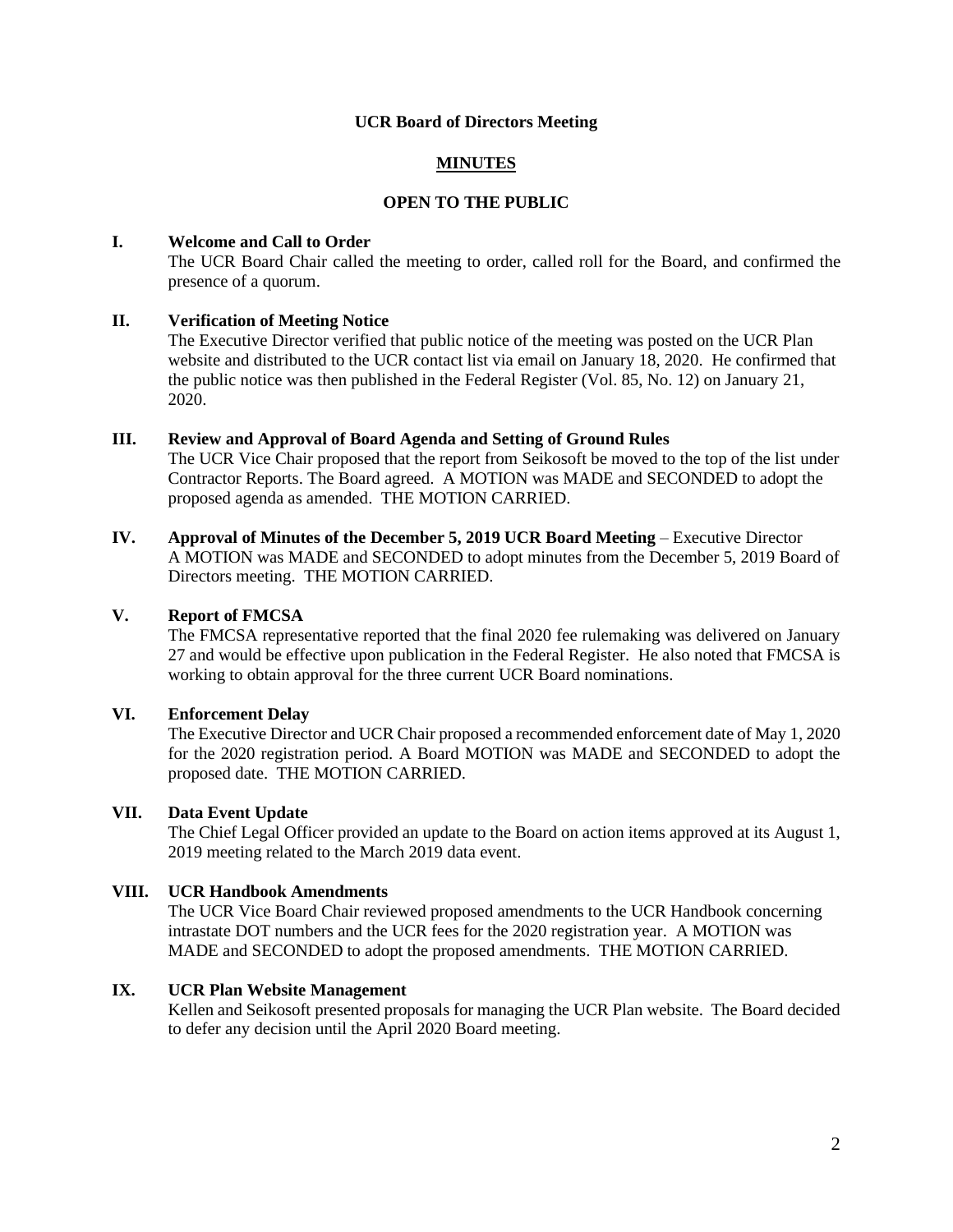# **X. SUBCOMMITTEE REPORTS**

#### **Audit Subcommittee**

#### **A. State Compliance Review Results**

The Depository Manager reviewed a report on key findings from the recently completed state compliance reviews, noting that the Audit Subcommittee is recommending that all four states that underwent compliance reviews in 2019 be scored as "compliant." A MOTION was MADE and SECONDED to adopt the Audit Subcommittee's proposal. THE MOTION CARRIED by a vote of 8-1.

The Depository Manager then presented proposed definitions for "compliant" and "not compliant" as it pertains to future UCR state compliance reviews, noting that the proposed language has been recommended by the Audit Subcommittee. A MOTION was MADE and SECONDED to adopt the Subcommittee's proposal. THE MOTION CARRIED.

#### **B. State Audit Performance Standards**

The Depository Manager reviewed draft state audit performance standards recmmended by the Audit Subcommittee, noting several edits are forthcoming in a final draft.

A MOTION was MADE and SECONDED to adopt, as edited, the audit performance standards. THE MOTION CARRIED.

#### **C. Report on 2020 State Compliance Reviews**

The Depository Manager reported on plans for conducting state compliance reviews for eight states in 2020. Those states are: GA, TN, IL, ID, CT, MA, WV and NC.

#### **D. Communication Campaigns**

The Audit Subcommittee Chair led a discussion on two proposals recommended by the Audit Subcommittee for the UCR to execute carrier solicitations for states currently running limited or no campaigns of their own and execute communications to carriers identified through roadside inspections to be operating in interstate commerce but identified in MCMIS as "inactive" or "intrastate." A MOTION was MADE and SECONDED to adopt both proposals. THE MOTION CARRIED.

#### **E. UCR State-Carrier Audit Methodology**

The Audit Subcommittee Chair reviewed proposed amendments, related to state carrier audits, for the UCR Agreement and the UCR Handbook in order to align both guidance documents with current practice. A MOTION was MADE and SECONDED to adopt the proposed amendments for both documents. THE MOTION CARRIED.

#### **F. Report on the Depository Audit for 2017 & 2018**

The Depository Manager reported that a first draft of the 2017/2018 audit report is currently being reviewed by the UCR Board Chair and the Executive Director.

**G.** Report on the Depository Financial Statement Audit for 2019 – Depository Manager The Depository Manager recommended that the Board adopt a proposal recommended by the Audit Subcommittee to conduct the 2019 Depository audit no later than August 1, 2020 at a cost not to exceed \$16,000. A MOTION was MADE and SECONDED to adopt the proposal. THE MOTION CARRIED.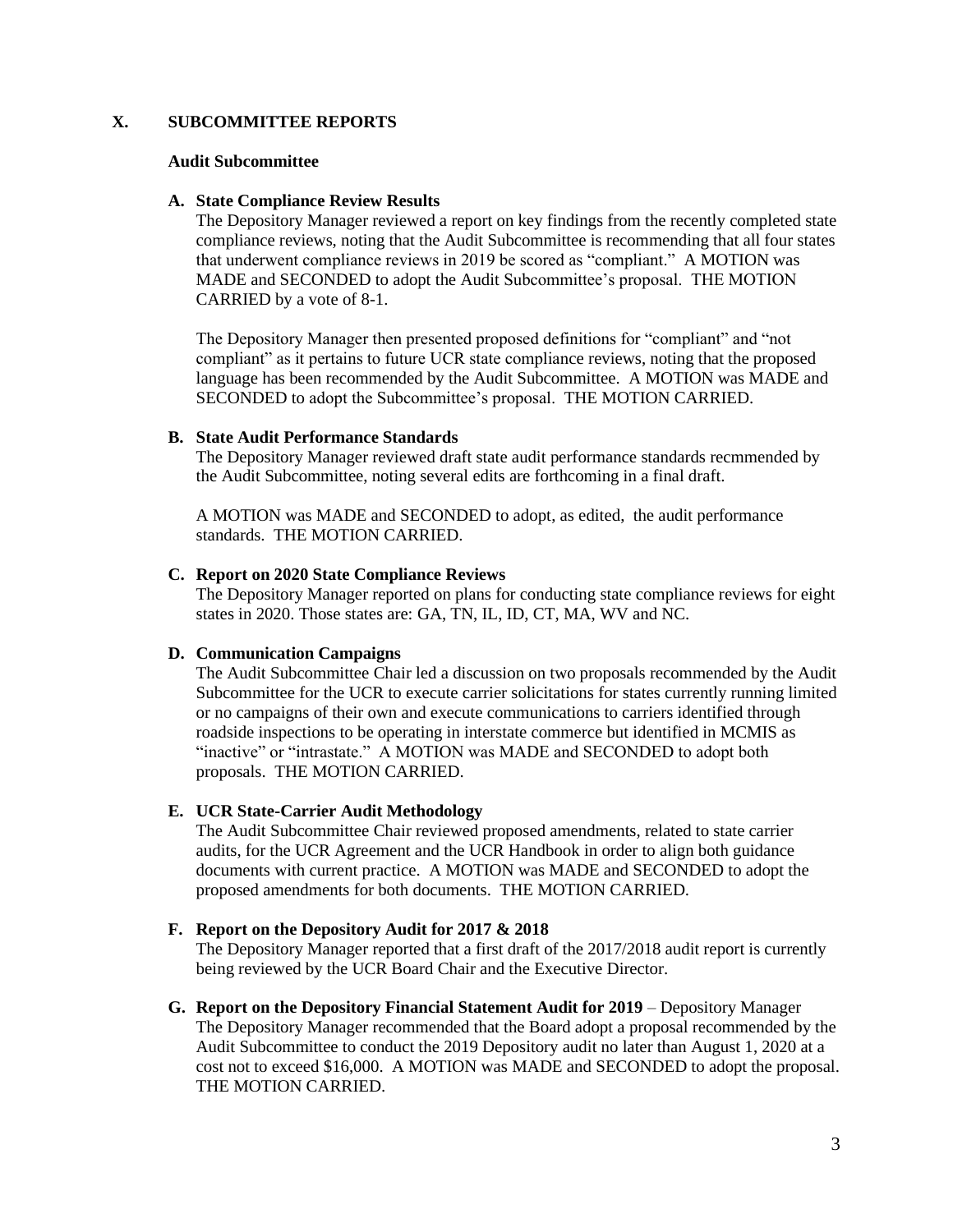## **H. Potential of Additional Funding for DSL Transportation, Inc.**

The Audit Subcommittee Chair reviewed a proposal from DSL Transportation to fund an additional one-half full-time equivalent at \$2,000 per month for the purpose of continuing to process FARs.

A MOTION was MADE and SECONDED to approve the proposed additional funding for DSL Transportation THE MOTION CARRIED by a vote of 8-1.

#### **Finance Subcommittee**

## **A. Initial 2020 Distributions to States**

The Depository Manager reported that initial distributions to states for the 2020 registration year will be made no later than March 15, 2020.

## **B. Certificates of Deposit**

The Depository Manager reviewed a proposed plan for reinvesting UCR funds following the maturation of several certificates of deposit on February 5, 2020 at the Bank of North Dakota. He noted that the Finance Subcommittee recommends the proposal. A MOTION was MADE and SECONDED to adopt the proposal. THE MOTION CARRIED.

# **C. Board Insurance**

The Depository Manager reported that applications are complete for Directors & Officers liability insurance, and cybersecurity insurance and that he is awaiting proposals from several carriers.

#### **D. Financial & Unbudgeted Expense Reserves**

The Depository Manager reported that the UCR financial reserve is currently funded at \$4 million and the unbudgeted expense reserve currently stands at \$2.5 million.

## **E. 2019 Administrative Expenses**

The Depository Manager reported that 2019 administrative expenses for UCR will total approximately \$3.25 million.

#### **Education and Training Subcommittee**

## **A. Report on Plans to Launch Training Modules**

The Operations Manager reported on plans to launch an initial wave of training modules by June 2020 for topics including Enforcement, a UCR general overview and the National Registration System.

# **A. Mandatory Training for States**

The Education and Training Subcommittee Chair reported that the Subcommittee recommends adoption of a proposed policy requiring all participating states to engage in UCR trainings once available. Specifically, the proposed policy would require at least one state representative to participate in any new remote trainings (e.g., videos, webinars) within 30 days of its release, as well as attend any new live/in-person training when scheduled. A MOTION was MADE and SECONDED to adopt the proposed policy. THE MOTION CARRIED.